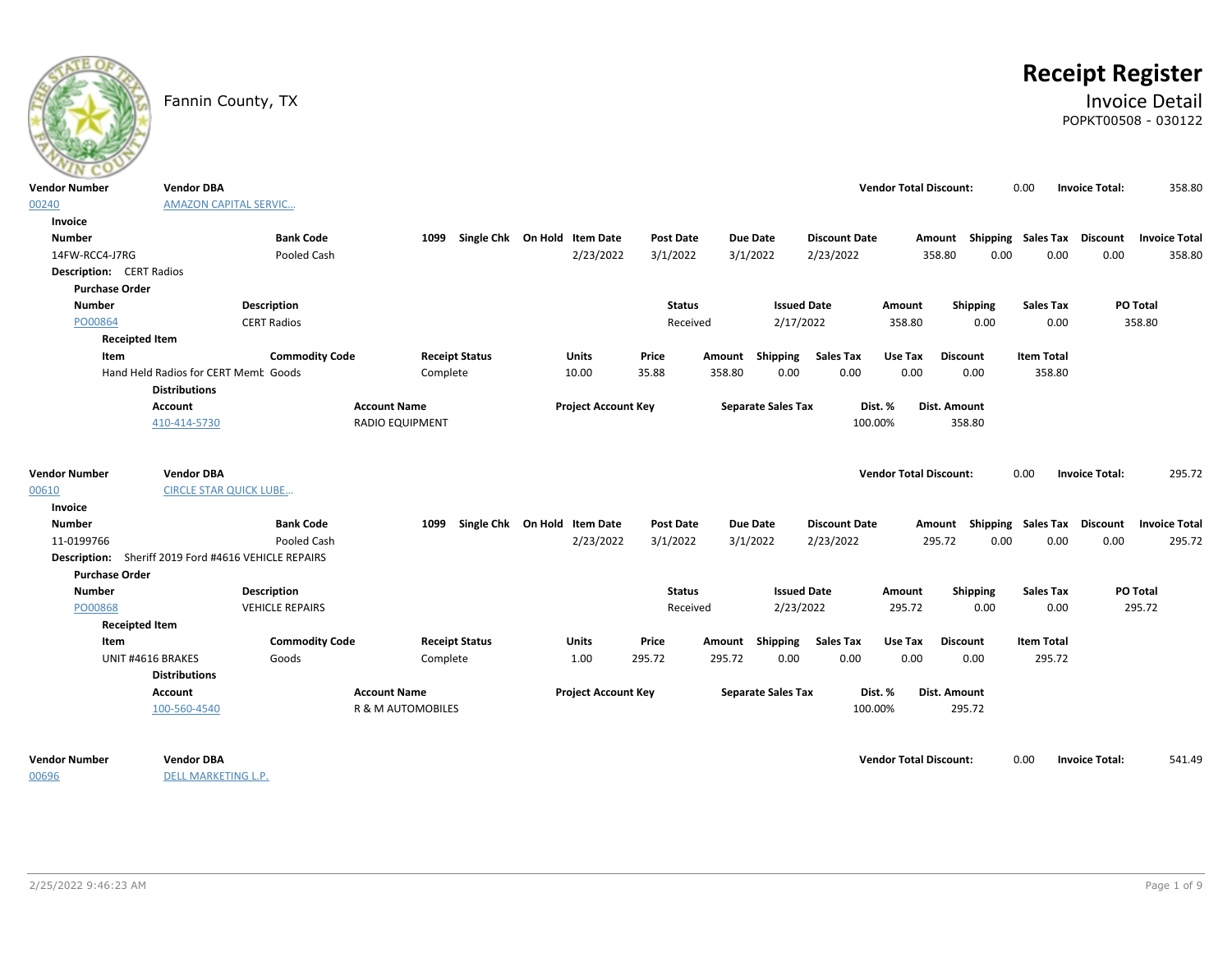| Invoice                        |                                       |                          |          |                              |                            |               |                  |                           |                      |                               |                 |                 |                                    |                       |                      |
|--------------------------------|---------------------------------------|--------------------------|----------|------------------------------|----------------------------|---------------|------------------|---------------------------|----------------------|-------------------------------|-----------------|-----------------|------------------------------------|-----------------------|----------------------|
| <b>Number</b>                  |                                       | <b>Bank Code</b>         | 1099     | Single Chk On Hold Item Date |                            | Post Date     |                  | <b>Due Date</b>           | <b>Discount Date</b> |                               |                 |                 | Amount Shipping Sales Tax Discount |                       | <b>Invoice Total</b> |
| 10560847851                    |                                       | Pooled Cash              |          |                              | 2/23/2022                  | 3/1/2022      |                  | 3/1/2022                  | 2/23/2022            |                               | 541.49          | 0.00            | 0.00                               | 0.00                  | 541.49               |
| Description: Dell toner        |                                       |                          |          |                              |                            |               |                  |                           |                      |                               |                 |                 |                                    |                       |                      |
| <b>Purchase Order</b>          |                                       |                          |          |                              |                            |               |                  |                           |                      |                               |                 |                 |                                    |                       |                      |
| <b>Number</b>                  | Description                           |                          |          |                              |                            | <b>Status</b> |                  | <b>Issued Date</b>        |                      | Amount                        |                 | Shipping        | <b>Sales Tax</b>                   |                       | <b>PO Total</b>      |
| PO00850                        | Dell toner                            |                          |          |                              |                            | Received      |                  | 2/10/2022                 |                      | 541.49                        |                 | 0.00            | 0.00                               |                       | 541.49               |
| <b>Receipted Item</b>          |                                       |                          |          |                              |                            |               |                  |                           |                      |                               |                 |                 |                                    |                       |                      |
| Item                           |                                       | <b>Commodity Code</b>    |          | <b>Receipt Status</b>        | Units                      | Price         |                  | Amount Shipping           | <b>Sales Tax</b>     | Use Tax                       | <b>Discount</b> |                 | <b>Item Total</b>                  |                       |                      |
|                                | Dell B5465dnf Toner-45000 pg e> Goods |                          | Complete |                              | 1.00                       | 541.49        | 541.49           | 0.00                      | 0.00                 | 0.00                          |                 | 0.00            | 541.49                             |                       |                      |
|                                | <b>Distributions</b>                  |                          |          |                              |                            |               |                  |                           |                      |                               |                 |                 |                                    |                       |                      |
|                                | Account                               | <b>Account Name</b>      |          |                              | <b>Project Account Key</b> |               |                  | <b>Separate Sales Tax</b> | Dist. %              |                               | Dist. Amount    |                 |                                    |                       |                      |
|                                | 100-560-3100                          | <b>OFFICE SUPPLIES</b>   |          |                              |                            |               |                  |                           | 100.00%              |                               |                 | 541.49          |                                    |                       |                      |
| <b>Vendor Number</b>           | <b>Vendor DBA</b>                     |                          |          |                              |                            |               |                  |                           |                      | <b>Vendor Total Discount:</b> |                 |                 | 0.00                               | <b>Invoice Total:</b> | 1,086.77             |
| <b>VEN03006</b>                | <b>FACILITY SOLUTIONS GRO</b>         |                          |          |                              |                            |               |                  |                           |                      |                               |                 |                 |                                    |                       |                      |
| Invoice                        |                                       |                          |          |                              |                            |               |                  |                           |                      |                               |                 |                 |                                    |                       |                      |
| <b>Number</b>                  |                                       | <b>Bank Code</b>         | 1099     | Single Chk On Hold Item Date |                            | Post Date     |                  | <b>Due Date</b>           | <b>Discount Date</b> |                               |                 |                 | Amount Shipping Sales Tax Discount |                       | <b>Invoice Total</b> |
| 5205279-00                     |                                       | Pooled Cash              |          |                              | 2/23/2022                  | 3/1/2022      |                  | 3/1/2022                  | 2/23/2022            |                               | 1,036.77        | 50.00           | 0.00                               | 0.00                  | 1,086.77             |
| Description: LIGHTING SUPPLIES |                                       |                          |          |                              |                            |               |                  |                           |                      |                               |                 |                 |                                    |                       |                      |
| <b>Purchase Order</b>          |                                       |                          |          |                              |                            |               |                  |                           |                      |                               |                 |                 |                                    |                       |                      |
| <b>Number</b>                  | <b>Description</b>                    |                          |          |                              |                            | <b>Status</b> |                  | <b>Issued Date</b>        |                      | Amount                        |                 | <b>Shipping</b> | <b>Sales Tax</b>                   |                       | PO Total             |
| PO00848                        |                                       | <b>LIGHTING SUPPLIES</b> |          |                              |                            | Received      |                  | 2/10/2022                 |                      | 1,036.77                      |                 | 50.00           | 0.00                               |                       | 1,086.77             |
| <b>Receipted Item</b>          |                                       |                          |          |                              |                            |               |                  |                           |                      |                               |                 |                 |                                    |                       |                      |
| Item                           |                                       | <b>Commodity Code</b>    |          | <b>Receipt Status</b>        | Units                      | Price         |                  | Amount Shipping           | <b>Sales Tax</b>     | Use Tax                       | <b>Discount</b> |                 | <b>Item Total</b>                  |                       |                      |
| <b>EGRESS LIGHTING</b>         |                                       | Goods                    | Complete |                              | 6.00                       | 25.50         | 153.00           | 0.00                      | 0.00                 | 0.00                          |                 | 0.00            | 153.00                             |                       |                      |
|                                | <b>Distributions</b>                  |                          |          |                              |                            |               |                  |                           |                      |                               |                 |                 |                                    |                       |                      |
|                                | Account                               | <b>Account Name</b>      |          |                              | <b>Project Account Key</b> |               |                  | <b>Separate Sales Tax</b> | Dist. %              |                               | Dist. Amount    |                 |                                    |                       |                      |
|                                | 100-409-4500                          | R & M BUILDING           |          |                              |                            |               |                  |                           | 100.00%              |                               |                 | 153.00          |                                    |                       |                      |
| <b>Receipted Item</b>          |                                       |                          |          |                              |                            |               |                  |                           |                      |                               |                 |                 |                                    |                       |                      |
| Item                           |                                       | <b>Commodity Code</b>    |          | <b>Receipt Status</b>        | Units                      | Price         |                  | Amount Shipping           | <b>Sales Tax</b>     | Use Tax                       | <b>Discount</b> |                 | <b>Item Total</b>                  |                       |                      |
| <b>EXIT LIGHTS</b>             |                                       | Goods                    | Complete |                              | 12.00                      | 22.15         | 265.80           | 50.00                     | 0.00                 | 0.00                          |                 | 0.00            | 315.80                             |                       |                      |
|                                | <b>Distributions</b>                  |                          |          |                              |                            |               |                  |                           |                      |                               |                 |                 |                                    |                       |                      |
|                                | Account                               | <b>Account Name</b>      |          |                              | <b>Project Account Key</b> |               |                  | <b>Separate Sales Tax</b> |                      | Dist. %                       | Dist. Amount    |                 |                                    |                       |                      |
|                                | 100-409-4500                          | R & M BUILDING           |          |                              |                            |               |                  |                           | 100.00%              |                               |                 | 315.80          |                                    |                       |                      |
| <b>Receipted Item</b>          |                                       |                          |          |                              |                            |               |                  |                           |                      |                               |                 |                 |                                    |                       |                      |
| Item                           |                                       | <b>Commodity Code</b>    |          | <b>Receipt Status</b>        | Units                      | Price         |                  | Amount Shipping           | <b>Sales Tax</b>     | Use Tax                       | <b>Discount</b> |                 | <b>Item Total</b>                  |                       |                      |
| <b>LED CONVERSIONS</b>         |                                       | Goods                    | Complete |                              | 75.00                      | 6.07          | 455.25           | 0.00                      | 0.00                 | 0.00                          |                 | 0.00            | 455.25                             |                       |                      |
|                                | <b>Distributions</b>                  |                          |          |                              |                            |               |                  |                           |                      |                               |                 |                 |                                    |                       |                      |
|                                | <b>Account</b>                        | <b>Account Name</b>      |          |                              | <b>Project Account Key</b> |               |                  | <b>Separate Sales Tax</b> | Dist. %              |                               | Dist. Amount    |                 |                                    |                       |                      |
|                                | 100-409-4500                          | R & M BUILDING           |          |                              |                            |               |                  |                           | 100.00%              |                               |                 | 455.25          |                                    |                       |                      |
| <b>Receipted Item</b><br>Item  |                                       | <b>Commodity Code</b>    |          | <b>Receipt Status</b>        |                            |               |                  | Shipping                  | <b>Sales Tax</b>     | Use Tax                       | <b>Discount</b> |                 | <b>Item Total</b>                  |                       |                      |
| <b>T8 BULBS</b>                |                                       | Goods                    |          |                              | Units<br>72.00             | Price<br>2.26 | Amount<br>162.72 | 0.00                      | 0.00                 | 0.00                          |                 | 0.00            | 162.72                             |                       |                      |
|                                |                                       |                          | Complete |                              |                            |               |                  |                           |                      |                               |                 |                 |                                    |                       |                      |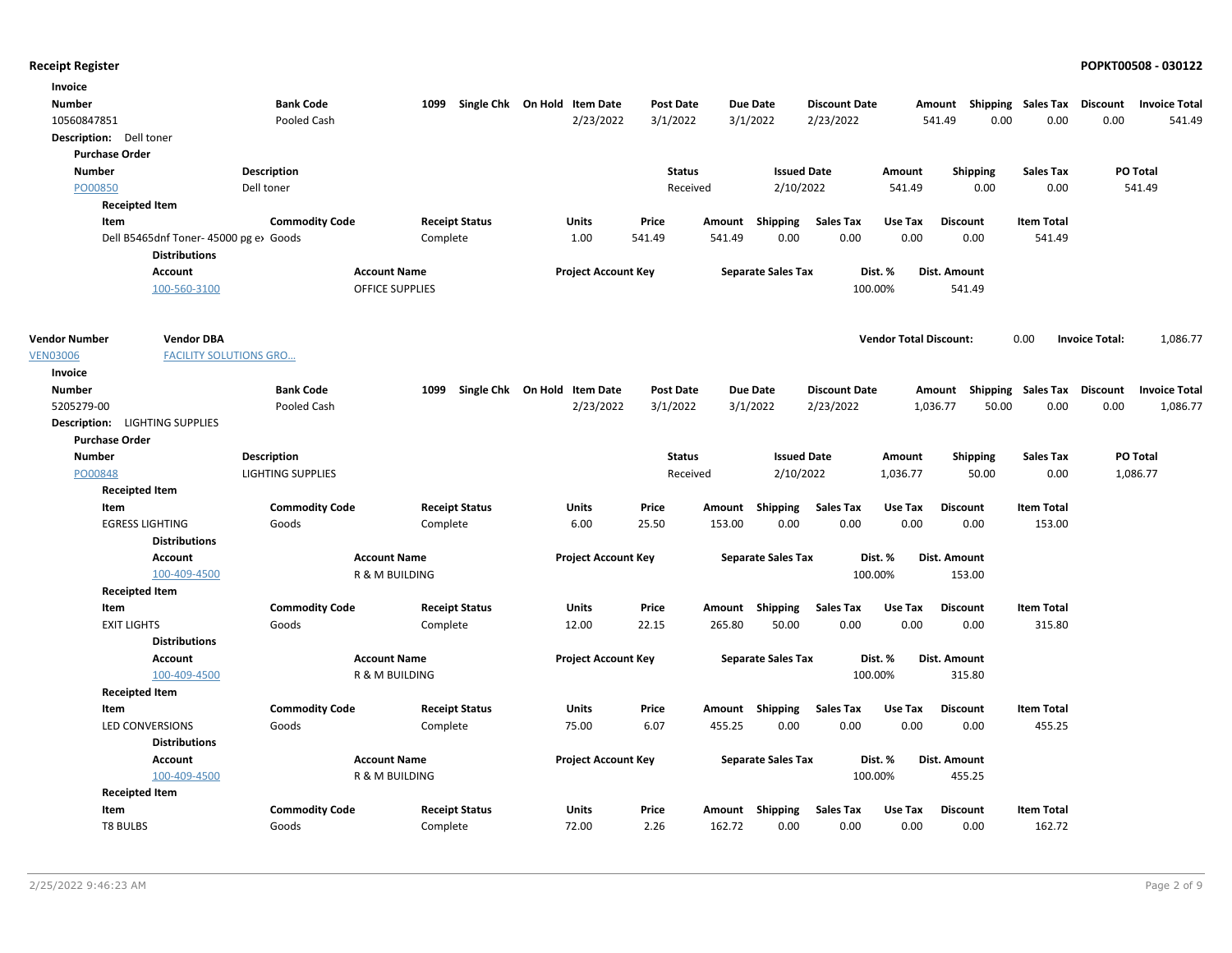|                                     | <b>Distributions</b>                    |                        |                        |                              |                  |                           |                           |                      |                               |                                    |                   |                                  |        |
|-------------------------------------|-----------------------------------------|------------------------|------------------------|------------------------------|------------------|---------------------------|---------------------------|----------------------|-------------------------------|------------------------------------|-------------------|----------------------------------|--------|
|                                     | <b>Account</b>                          |                        | <b>Account Name</b>    | <b>Project Account Key</b>   |                  |                           | <b>Separate Sales Tax</b> |                      | Dist. %                       | Dist. Amount                       |                   |                                  |        |
|                                     | 100-409-4500                            |                        | R & M BUILDING         |                              |                  |                           |                           |                      | 100.00%                       | 162.72                             |                   |                                  |        |
|                                     |                                         |                        |                        |                              |                  |                           |                           |                      |                               |                                    |                   |                                  |        |
|                                     |                                         |                        |                        |                              |                  |                           |                           |                      |                               |                                    |                   |                                  |        |
| <b>Vendor Number</b>                | <b>Vendor DBA</b>                       |                        |                        |                              |                  |                           |                           |                      | <b>Vendor Total Discount:</b> |                                    | 0.00              | <b>Invoice Total:</b>            | 770.02 |
| 00216                               | <b>OFFICE DEPOT</b>                     |                        |                        |                              |                  |                           |                           |                      |                               |                                    |                   |                                  |        |
| Invoice                             |                                         |                        |                        |                              |                  |                           |                           |                      |                               |                                    |                   |                                  |        |
| <b>Number</b>                       |                                         | <b>Bank Code</b>       | 1099                   | Single Chk On Hold Item Date | Post Date        |                           | <b>Due Date</b>           | <b>Discount Date</b> |                               | Amount Shipping Sales Tax          |                   | Discount<br><b>Invoice Total</b> |        |
| 225524637001                        |                                         | Pooled Cash            |                        | 2/23/2022                    | 3/1/2022         |                           | 3/1/2022                  | 2/23/2022            |                               | 80.78<br>0.00                      | 0.00              | 0.00                             | 80.78  |
| <b>Description:</b> Office Supplies |                                         |                        |                        |                              |                  |                           |                           |                      |                               |                                    |                   |                                  |        |
| <b>Purchase Order</b>               |                                         |                        |                        |                              |                  |                           |                           |                      |                               |                                    |                   |                                  |        |
| <b>Number</b>                       |                                         | <b>Description</b>     |                        |                              | <b>Status</b>    |                           | <b>Issued Date</b>        |                      | Amount                        | <b>Shipping</b>                    | <b>Sales Tax</b>  | PO Total                         |        |
| PO00849                             |                                         | Office Supplies        |                        |                              | Received         |                           | 2/10/2022                 |                      | 80.78                         | 0.00                               | 0.00              | 80.78                            |        |
| <b>Receipted Item</b>               |                                         |                        |                        |                              |                  |                           |                           |                      |                               |                                    |                   |                                  |        |
| Item                                |                                         | <b>Commodity Code</b>  | <b>Receipt Status</b>  | <b>Units</b>                 | Price            |                           | Amount Shipping           | <b>Sales Tax</b>     | Use Tax                       | <b>Discount</b>                    | <b>Item Total</b> |                                  |        |
|                                     |                                         |                        |                        |                              | 23.80            | 23.80                     | 0.00                      | 0.00                 | 0.00                          |                                    | 23.80             |                                  |        |
|                                     | 296314 manila envelopes 10 x 13 Goods   |                        | Complete               | 1.00                         |                  |                           |                           |                      |                               | 0.00                               |                   |                                  |        |
|                                     | <b>Distributions</b>                    |                        |                        |                              |                  |                           |                           |                      |                               |                                    |                   |                                  |        |
|                                     | <b>Account</b>                          |                        | <b>Account Name</b>    | <b>Project Account Key</b>   |                  |                           | <b>Separate Sales Tax</b> |                      | Dist. %                       | Dist. Amount                       |                   |                                  |        |
|                                     | 160-452-3100                            |                        | <b>OFFICE SUPPLIES</b> |                              |                  |                           |                           |                      | 100.00%                       | 23.80                              |                   |                                  |        |
| <b>Receipted Item</b>               |                                         |                        |                        |                              |                  |                           |                           |                      |                               |                                    |                   |                                  |        |
| Item                                |                                         | <b>Commodity Code</b>  | <b>Receipt Status</b>  | <b>Units</b>                 | Price            |                           | Amount Shipping           | <b>Sales Tax</b>     | Use Tax                       | <b>Discount</b>                    | <b>Item Total</b> |                                  |        |
|                                     | 3173495 wall calendar                   | Goods                  | Complete               | 1.00                         | 19.99            | 19.99                     | 0.00                      | 0.00                 | 0.00                          | 0.00                               | 19.99             |                                  |        |
|                                     | <b>Distributions</b>                    |                        |                        |                              |                  |                           |                           |                      |                               |                                    |                   |                                  |        |
|                                     | <b>Account</b>                          |                        | <b>Account Name</b>    | <b>Project Account Key</b>   |                  |                           | <b>Separate Sales Tax</b> |                      | Dist. %                       | Dist. Amount                       |                   |                                  |        |
|                                     | 160-452-3100                            |                        | OFFICE SUPPLIES        |                              |                  |                           |                           |                      | 100.00%                       | 19.99                              |                   |                                  |        |
| <b>Receipted Item</b>               |                                         |                        |                        |                              |                  |                           |                           |                      |                               |                                    |                   |                                  |        |
| <b>Item</b>                         |                                         | <b>Commodity Code</b>  | <b>Receipt Status</b>  | <b>Units</b>                 | Price            |                           | Amount Shipping           | <b>Sales Tax</b>     | Use Tax                       | <b>Discount</b>                    | <b>Item Total</b> |                                  |        |
| 347005                              |                                         | Goods                  | Complete               | 1.00                         | 36.99            | 36.99                     | 0.00                      | 0.00                 | 0.00                          | 0.00                               | 36.99             |                                  |        |
|                                     | <b>Distributions</b>                    |                        |                        |                              |                  |                           |                           |                      |                               |                                    |                   |                                  |        |
|                                     | <b>Account</b>                          |                        | <b>Account Name</b>    | <b>Project Account Key</b>   |                  |                           | <b>Separate Sales Tax</b> |                      | Dist. %                       | Dist. Amount                       |                   |                                  |        |
|                                     | 160-452-3100                            |                        | <b>OFFICE SUPPLIES</b> |                              |                  |                           |                           |                      | 100.00%                       | 36.99                              |                   |                                  |        |
|                                     |                                         |                        |                        |                              |                  |                           |                           |                      |                               |                                    |                   |                                  |        |
|                                     |                                         |                        |                        |                              |                  |                           |                           |                      |                               |                                    |                   |                                  |        |
| Invoice                             |                                         |                        |                        |                              |                  |                           |                           |                      |                               |                                    |                   |                                  |        |
| <b>Number</b>                       |                                         | <b>Bank Code</b>       | 1099                   | Single Chk On Hold Item Date | <b>Post Date</b> |                           | <b>Due Date</b>           | <b>Discount Date</b> |                               | Amount Shipping Sales Tax Discount |                   | <b>Invoice Total</b>             |        |
| 225627557001                        |                                         | Pooled Cash            |                        | 2/23/2022                    | 3/1/2022         |                           | 3/1/2022                  | 2/23/2022            |                               | 58.78<br>0.00                      | 0.00              | 0.00                             | 58.78  |
| <b>Description:</b> Office Supplies |                                         |                        |                        |                              |                  |                           |                           |                      |                               |                                    |                   |                                  |        |
| <b>Purchase Order</b>               |                                         |                        |                        |                              |                  |                           |                           |                      |                               |                                    |                   |                                  |        |
| <b>Number</b>                       |                                         | <b>Description</b>     |                        |                              | <b>Status</b>    |                           | <b>Issued Date</b>        |                      | Amount                        | <b>Shipping</b>                    | <b>Sales Tax</b>  | PO Total                         |        |
| PO00853                             |                                         | <b>Office Supplies</b> |                        |                              |                  | <b>Partially Received</b> | 2/10/2022                 |                      | 58.78                         | 0.00                               | 0.00              | 58.78                            |        |
| <b>Receipted Item</b>               |                                         |                        |                        |                              |                  |                           |                           |                      |                               |                                    |                   |                                  |        |
| Item                                |                                         | <b>Commodity Code</b>  | <b>Receipt Status</b>  | <b>Units</b>                 | Price            |                           | Amount Shipping           | <b>Sales Tax</b>     | Use Tax                       | <b>Discount</b>                    | <b>Item Total</b> |                                  |        |
|                                     | 172510 Post It Notes 3x3 Canary \ Goods |                        | Complete               | 1.00                         | 14.62            | 14.62                     | 0.00                      | 0.00                 | 0.00                          | 0.00                               | 14.62             |                                  |        |
|                                     | <b>Distributions</b>                    |                        |                        |                              |                  |                           |                           |                      |                               |                                    |                   |                                  |        |
|                                     | Account                                 |                        | <b>Account Name</b>    | <b>Project Account Key</b>   |                  |                           | <b>Separate Sales Tax</b> |                      | Dist. %                       | Dist. Amount                       |                   |                                  |        |
|                                     |                                         |                        |                        |                              |                  |                           |                           |                      |                               |                                    |                   |                                  |        |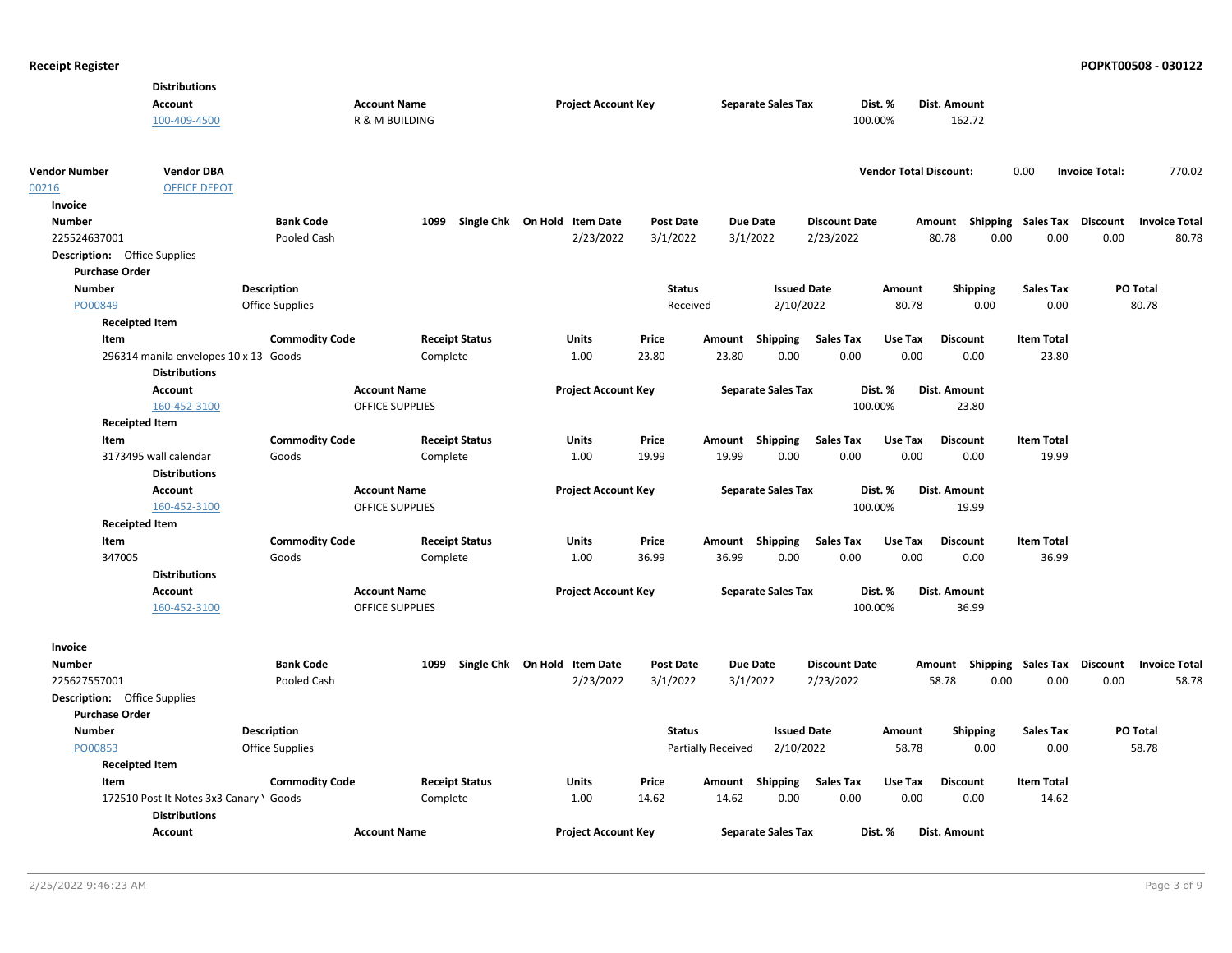| <b>Receipt Register</b> |  |  |  |
|-------------------------|--|--|--|
|-------------------------|--|--|--|

|                                        | 100-403-3100                                                    |                       | <b>OFFICE SUPPLIES</b> |                              |                            |                  |        |                           |                      | 100.00% | 14.62                              |                   |      |                      |
|----------------------------------------|-----------------------------------------------------------------|-----------------------|------------------------|------------------------------|----------------------------|------------------|--------|---------------------------|----------------------|---------|------------------------------------|-------------------|------|----------------------|
| <b>Receipted Item</b>                  |                                                                 |                       |                        |                              |                            |                  |        |                           |                      |         |                                    |                   |      |                      |
| Item                                   |                                                                 | <b>Commodity Code</b> |                        | <b>Receipt Status</b>        | <b>Units</b>               | Price            |        | Amount Shipping           | <b>Sales Tax</b>     | Use Tax | <b>Discount</b>                    | <b>Item Total</b> |      |                      |
| 330816 6x9 manila env.                 |                                                                 | Goods                 |                        | Complete                     | 1.00                       | 5.38             | 5.38   | 0.00                      | 0.00                 | 0.00    | 0.00                               | 5.38              |      |                      |
|                                        | <b>Distributions</b>                                            |                       |                        |                              |                            |                  |        |                           |                      |         |                                    |                   |      |                      |
|                                        | <b>Account</b>                                                  |                       | <b>Account Name</b>    |                              | <b>Project Account Key</b> |                  |        | <b>Separate Sales Tax</b> |                      | Dist. % | Dist. Amount                       |                   |      |                      |
|                                        | 100-403-3100                                                    |                       | <b>OFFICE SUPPLIES</b> |                              |                            |                  |        |                           |                      | 100.00% | 5.38                               |                   |      |                      |
| <b>Receipted Item</b>                  |                                                                 |                       |                        |                              |                            |                  |        |                           |                      |         |                                    |                   |      |                      |
| Item                                   |                                                                 | <b>Commodity Code</b> |                        | <b>Receipt Status</b>        | Units                      | Price            |        | Amount Shipping           | <b>Sales Tax</b>     | Use Tax | <b>Discount</b>                    | <b>Item Total</b> |      |                      |
|                                        | 442306 sticky notes 1.5" x 2                                    | Goods                 |                        | Complete                     | 1.00                       | 1.61             | 1.61   | 0.00                      | 0.00                 | 0.00    | 0.00                               | 1.61              |      |                      |
|                                        | <b>Distributions</b>                                            |                       |                        |                              |                            |                  |        |                           |                      |         |                                    |                   |      |                      |
|                                        | <b>Account</b>                                                  |                       | <b>Account Name</b>    |                              | <b>Project Account Key</b> |                  |        | <b>Separate Sales Tax</b> |                      | Dist. % | Dist. Amount                       |                   |      |                      |
|                                        | 100-403-3100                                                    |                       | <b>OFFICE SUPPLIES</b> |                              |                            |                  |        |                           |                      | 100.00% | 1.61                               |                   |      |                      |
| <b>Receipted Item</b>                  |                                                                 |                       |                        |                              |                            |                  |        |                           |                      |         |                                    |                   |      |                      |
| Item                                   |                                                                 | <b>Commodity Code</b> |                        | <b>Receipt Status</b>        | Units                      | Price            | Amount | <b>Shipping</b>           | <b>Sales Tax</b>     | Use Tax | <b>Discount</b>                    | <b>Item Total</b> |      |                      |
|                                        | 571111 Scholastic Glue sticks, 1.4 Goods                        |                       |                        | Complete                     | 2.00                       | 4.99             | 9.98   | 0.00                      | 0.00                 | 0.00    | 0.00                               | 9.98              |      |                      |
|                                        | <b>Distributions</b>                                            |                       |                        |                              |                            |                  |        |                           |                      |         |                                    |                   |      |                      |
|                                        | <b>Account</b>                                                  |                       | <b>Account Name</b>    |                              | <b>Project Account Key</b> |                  |        | <b>Separate Sales Tax</b> |                      | Dist. % | Dist. Amount                       |                   |      |                      |
|                                        | 100-403-3100                                                    |                       | <b>OFFICE SUPPLIES</b> |                              |                            |                  |        |                           |                      | 100.00% | 9.98                               |                   |      |                      |
| <b>Receipted Item</b>                  |                                                                 |                       |                        |                              |                            |                  |        |                           |                      |         |                                    |                   |      |                      |
| Item                                   |                                                                 | <b>Commodity Code</b> |                        | <b>Receipt Status</b>        | Units                      | Price            |        | Amount Shipping           | <b>Sales Tax</b>     | Use Tax | <b>Discount</b>                    | <b>Item Total</b> |      |                      |
|                                        | 597020 Scotch transparent tape 6 Goods                          |                       |                        | Complete                     | 1.00                       | 11.97            | 11.97  | 0.00                      | 0.00                 | 0.00    | 0.00                               | 11.97             |      |                      |
|                                        | <b>Distributions</b>                                            |                       |                        |                              |                            |                  |        |                           |                      |         |                                    |                   |      |                      |
|                                        | <b>Account</b>                                                  |                       | <b>Account Name</b>    |                              | <b>Project Account Key</b> |                  |        | <b>Separate Sales Tax</b> |                      | Dist. % | Dist. Amount                       |                   |      |                      |
|                                        | 100-403-3100                                                    |                       | <b>OFFICE SUPPLIES</b> |                              |                            |                  |        |                           |                      | 100.00% | 11.97                              |                   |      |                      |
| <b>Receipted Item</b>                  |                                                                 |                       |                        |                              |                            |                  |        |                           |                      |         |                                    |                   |      |                      |
| Item                                   |                                                                 | <b>Commodity Code</b> |                        | <b>Receipt Status</b>        | Units                      | Price            |        | Amount Shipping           | <b>Sales Tax</b>     | Use Tax | <b>Discount</b>                    | <b>Item Total</b> |      |                      |
|                                        | 613175 ACCO binder Clips, Large   Goods<br><b>Distributions</b> |                       |                        | Complete                     | 2.00                       | 5.99             | 11.98  | 0.00                      | 0.00                 | 0.00    | 0.00                               | 11.98             |      |                      |
|                                        | <b>Account</b>                                                  |                       | <b>Account Name</b>    |                              | <b>Project Account Key</b> |                  |        | <b>Separate Sales Tax</b> |                      | Dist. % | Dist. Amount                       |                   |      |                      |
|                                        | 100-403-3100                                                    |                       | <b>OFFICE SUPPLIES</b> |                              |                            |                  |        |                           |                      | 100.00% | 11.98                              |                   |      |                      |
| <b>Receipted Item</b>                  |                                                                 |                       |                        |                              |                            |                  |        |                           |                      |         |                                    |                   |      |                      |
| Item                                   |                                                                 | <b>Commodity Code</b> |                        | <b>Receipt Status</b>        | Units                      | Price            | Amount | <b>Shipping</b>           | <b>Sales Tax</b>     | Use Tax | <b>Discount</b>                    | <b>Item Total</b> |      |                      |
|                                        | 855946 3 1/2" x 1/4", Crepe, 1-Lb Goods                         |                       |                        | Complete                     | 1.00                       | 3.24             | 3.24   | 0.00                      | 0.00                 | 0.00    | 0.00                               | 3.24              |      |                      |
|                                        | <b>Distributions</b>                                            |                       |                        |                              |                            |                  |        |                           |                      |         |                                    |                   |      |                      |
|                                        | <b>Account</b>                                                  |                       | <b>Account Name</b>    |                              | <b>Project Account Key</b> |                  |        | <b>Separate Sales Tax</b> |                      | Dist. % | <b>Dist. Amount</b>                |                   |      |                      |
|                                        | 100-403-3100                                                    |                       | OFFICE SUPPLIES        |                              |                            |                  |        |                           |                      | 100.00% | 3.24                               |                   |      |                      |
| Invoice                                |                                                                 |                       |                        |                              |                            |                  |        |                           |                      |         |                                    |                   |      |                      |
| <b>Number</b>                          |                                                                 | <b>Bank Code</b>      | 1099                   | Single Chk On Hold Item Date |                            | <b>Post Date</b> |        | <b>Due Date</b>           | <b>Discount Date</b> |         | Amount Shipping Sales Tax Discount |                   |      | <b>Invoice Total</b> |
| 225860853001                           |                                                                 | Pooled Cash           |                        |                              | 2/23/2022                  | 3/1/2022         |        | 3/1/2022                  | 2/23/2022            |         | 107.62<br>0.00                     | 0.00              | 0.00 | 107.62               |
| <b>Description:</b> elections supplies |                                                                 |                       |                        |                              |                            |                  |        |                           |                      |         |                                    |                   |      |                      |
| <b>Purchase Order</b>                  |                                                                 |                       |                        |                              |                            |                  |        |                           |                      |         |                                    |                   |      |                      |
| <b>Number</b>                          |                                                                 | Description           |                        |                              |                            | <b>Status</b>    |        | <b>Issued Date</b>        |                      | Amount  | <b>Shipping</b>                    | <b>Sales Tax</b>  |      | PO Total             |
|                                        |                                                                 |                       |                        |                              |                            |                  |        |                           |                      |         |                                    |                   |      |                      |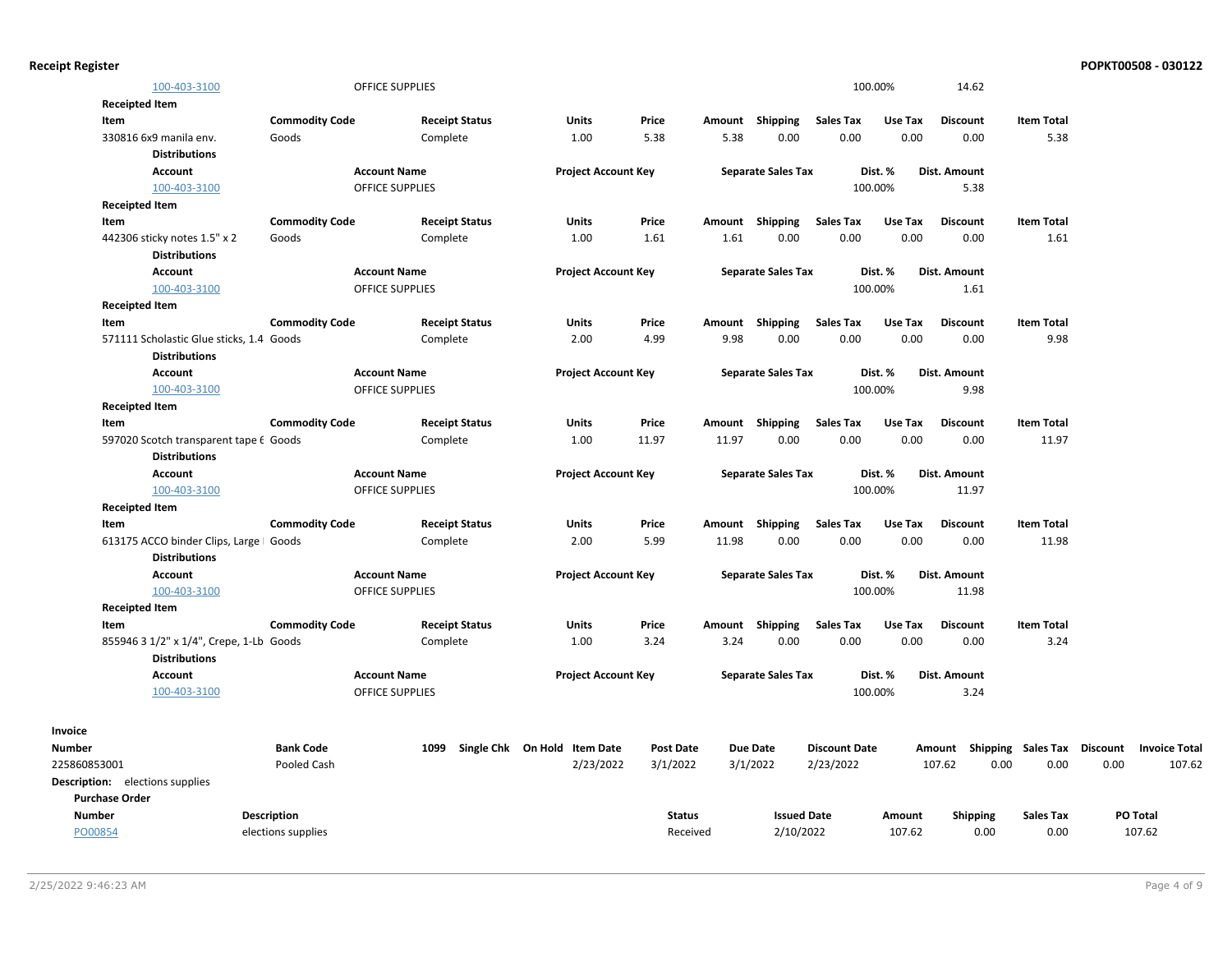|               | <b>Receipted Item</b>                 |                       |                          |                              |                  |        |                           |                      |         |                     |                    |                 |                      |
|---------------|---------------------------------------|-----------------------|--------------------------|------------------------------|------------------|--------|---------------------------|----------------------|---------|---------------------|--------------------|-----------------|----------------------|
|               | Item                                  | <b>Commodity Code</b> | <b>Receipt Status</b>    | <b>Units</b>                 | Price            | Amount | Shipping                  | <b>Sales Tax</b>     | Use Tax | <b>Discount</b>     | <b>Item Total</b>  |                 |                      |
|               | 209215 White Binder                   | Goods                 | Complete                 | 10.00                        | 4.30             | 43.00  | 0.00                      | 0.00                 | 0.00    | 0.00                | 43.00              |                 |                      |
|               | <b>Distributions</b>                  |                       |                          |                              |                  |        |                           |                      |         |                     |                    |                 |                      |
|               | <b>Account</b>                        |                       | <b>Account Name</b>      | <b>Project Account Key</b>   |                  |        | <b>Separate Sales Tax</b> |                      | Dist. % | <b>Dist. Amount</b> |                    |                 |                      |
|               | 100-403-3100                          |                       | <b>OFFICE SUPPLIES</b>   |                              |                  |        |                           |                      | 100.00% | 43.00               |                    |                 |                      |
|               | <b>Receipted Item</b>                 |                       |                          |                              |                  |        |                           |                      |         |                     |                    |                 |                      |
|               | Item                                  | <b>Commodity Code</b> | <b>Receipt Status</b>    | <b>Units</b>                 | Price            |        | Amount Shipping           | <b>Sales Tax</b>     | Use Tax | <b>Discount</b>     | <b>Item Total</b>  |                 |                      |
|               | 491694 standard wgt sheet prote Goods |                       | Complete                 | 2.00                         | 18.37            | 36.74  | 0.00                      | 0.00                 | 0.00    | 0.00                | 36.74              |                 |                      |
|               | <b>Distributions</b>                  |                       |                          |                              |                  |        |                           |                      |         |                     |                    |                 |                      |
|               | <b>Account</b>                        |                       | <b>Account Name</b>      | <b>Project Account Key</b>   |                  |        | <b>Separate Sales Tax</b> |                      | Dist. % | <b>Dist. Amount</b> |                    |                 |                      |
|               | 100-404-3100                          |                       | <b>ELECTION SUPPLIES</b> |                              |                  |        |                           |                      | 100.00% | 36.74               |                    |                 |                      |
|               | <b>Receipted Item</b>                 |                       |                          |                              |                  |        |                           |                      |         |                     |                    |                 |                      |
|               | Item                                  | <b>Commodity Code</b> | <b>Receipt Status</b>    | <b>Units</b>                 | Price            |        | Amount Shipping           | <b>Sales Tax</b>     | Use Tax | <b>Discount</b>     | <b>Item Total</b>  |                 |                      |
|               | 633888 white #10 envelopes            | Goods                 | Complete                 | 1.00                         | 8.81             | 8.81   | 0.00                      | 0.00                 | 0.00    | 0.00                | 8.81               |                 |                      |
|               | <b>Distributions</b>                  |                       |                          |                              |                  |        |                           |                      |         |                     |                    |                 |                      |
|               | <b>Account</b>                        |                       | <b>Account Name</b>      | <b>Project Account Key</b>   |                  |        | <b>Separate Sales Tax</b> |                      | Dist. % | Dist. Amount        |                    |                 |                      |
|               | 100-404-3100                          |                       | <b>ELECTION SUPPLIES</b> |                              |                  |        |                           |                      | 100.00% | 8.81                |                    |                 |                      |
|               | <b>Receipted Item</b>                 |                       |                          |                              |                  |        |                           |                      |         |                     |                    |                 |                      |
|               | Item                                  | <b>Commodity Code</b> | <b>Receipt Status</b>    | <b>Units</b>                 | Price            | Amount | Shipping                  | <b>Sales Tax</b>     | Use Tax | <b>Discount</b>     | <b>Item Total</b>  |                 |                      |
|               | 634008 #10 Security Env, White,       | Goods                 | Complete                 | 1.00                         | 19.07            | 19.07  | 0.00                      | 0.00                 | 0.00    | 0.00                | 19.07              |                 |                      |
|               | <b>Distributions</b>                  |                       |                          |                              |                  |        |                           |                      |         |                     |                    |                 |                      |
|               | Account                               |                       | <b>Account Name</b>      | <b>Project Account Key</b>   |                  |        | <b>Separate Sales Tax</b> |                      | Dist. % | Dist. Amount        |                    |                 |                      |
|               | 100-404-3100                          |                       | <b>ELECTION SUPPLIES</b> |                              |                  |        |                           |                      | 100.00% | 19.07               |                    |                 |                      |
|               |                                       |                       |                          |                              |                  |        |                           |                      |         |                     |                    |                 |                      |
| Invoice       |                                       |                       |                          |                              |                  |        |                           |                      |         |                     |                    |                 |                      |
| <b>Number</b> |                                       | <b>Bank Code</b>      | 1099                     | Single Chk On Hold Item Date | <b>Post Date</b> |        | <b>Due Date</b>           | <b>Discount Date</b> |         | Amount              | Shipping Sales Tax | <b>Discount</b> | <b>Invoice Total</b> |
| 225882534001  |                                       | Pooled Cash           |                          | 2/23/2022                    | 3/1/2022         |        | 3/1/2022                  | 2/23/2022            |         | 226.02<br>0.00      | 0.00               | 0.00            | 226.02               |
|               | <b>Description:</b> Office Supplies   |                       |                          |                              |                  |        |                           |                      |         |                     |                    |                 |                      |
|               | <b>Purchase Order</b>                 |                       |                          |                              |                  |        |                           |                      |         |                     |                    |                 |                      |
| <b>Number</b> |                                       | Description           |                          |                              | <b>Status</b>    |        | <b>Issued Date</b>        |                      | Amount  | <b>Shipping</b>     | <b>Sales Tax</b>   |                 | PO Total             |
| PO00852       |                                       | Office Supplies       |                          |                              | Received         |        | 2/10/2022                 |                      | 226.02  | 0.00                | 0.00               |                 | 226.02               |
|               | <b>Receipted Item</b>                 |                       |                          |                              |                  |        |                           |                      |         |                     |                    |                 |                      |
|               | Item                                  | <b>Commodity Code</b> | <b>Receipt Status</b>    | <b>Units</b>                 | Price            | Amount | Shipping                  | <b>Sales Tax</b>     | Use Tax | <b>Discount</b>     | <b>Item Total</b>  |                 |                      |
|               | 183992 toner Dell S2810/S2815/H Goods |                       | Complete                 | 1.00                         | 133.09           | 133.09 | 0.00                      | 0.00                 | 0.00    | 0.00                | 133.09             |                 |                      |
|               | <b>Distributions</b>                  |                       |                          |                              |                  |        |                           |                      |         |                     |                    |                 |                      |
|               | <b>Account</b>                        |                       | <b>Account Name</b>      | <b>Project Account Key</b>   |                  |        | <b>Separate Sales Tax</b> |                      | Dist. % | Dist. Amount        |                    |                 |                      |
|               | 100-403-3100                          |                       | <b>OFFICE SUPPLIES</b>   |                              |                  |        |                           |                      | 100.00% | 133.09              |                    |                 |                      |
|               | <b>Receipted Item</b>                 |                       |                          |                              |                  |        |                           |                      |         |                     |                    |                 |                      |
|               | Item                                  | <b>Commodity Code</b> | <b>Receipt Status</b>    | Units                        | Price            |        | Amount Shipping           | <b>Sales Tax</b>     | Use Tax | <b>Discount</b>     | <b>Item Total</b>  |                 |                      |
|               | 347005 copier paper                   | Goods                 | Complete                 | 1.00                         | 36.99            | 36.99  | 0.00                      | 0.00                 | 0.00    | 0.00                | 36.99              |                 |                      |
|               | <b>Distributions</b>                  |                       |                          |                              |                  |        |                           |                      |         |                     |                    |                 |                      |
|               | Account                               |                       | <b>Account Name</b>      | <b>Project Account Key</b>   |                  |        | <b>Separate Sales Tax</b> |                      | Dist. % | Dist. Amount        |                    |                 |                      |
|               | 100-403-3100                          |                       | <b>OFFICE SUPPLIES</b>   |                              |                  |        |                           |                      | 100.00% | 36.99               |                    |                 |                      |
|               |                                       |                       |                          |                              |                  |        |                           |                      |         |                     |                    |                 |                      |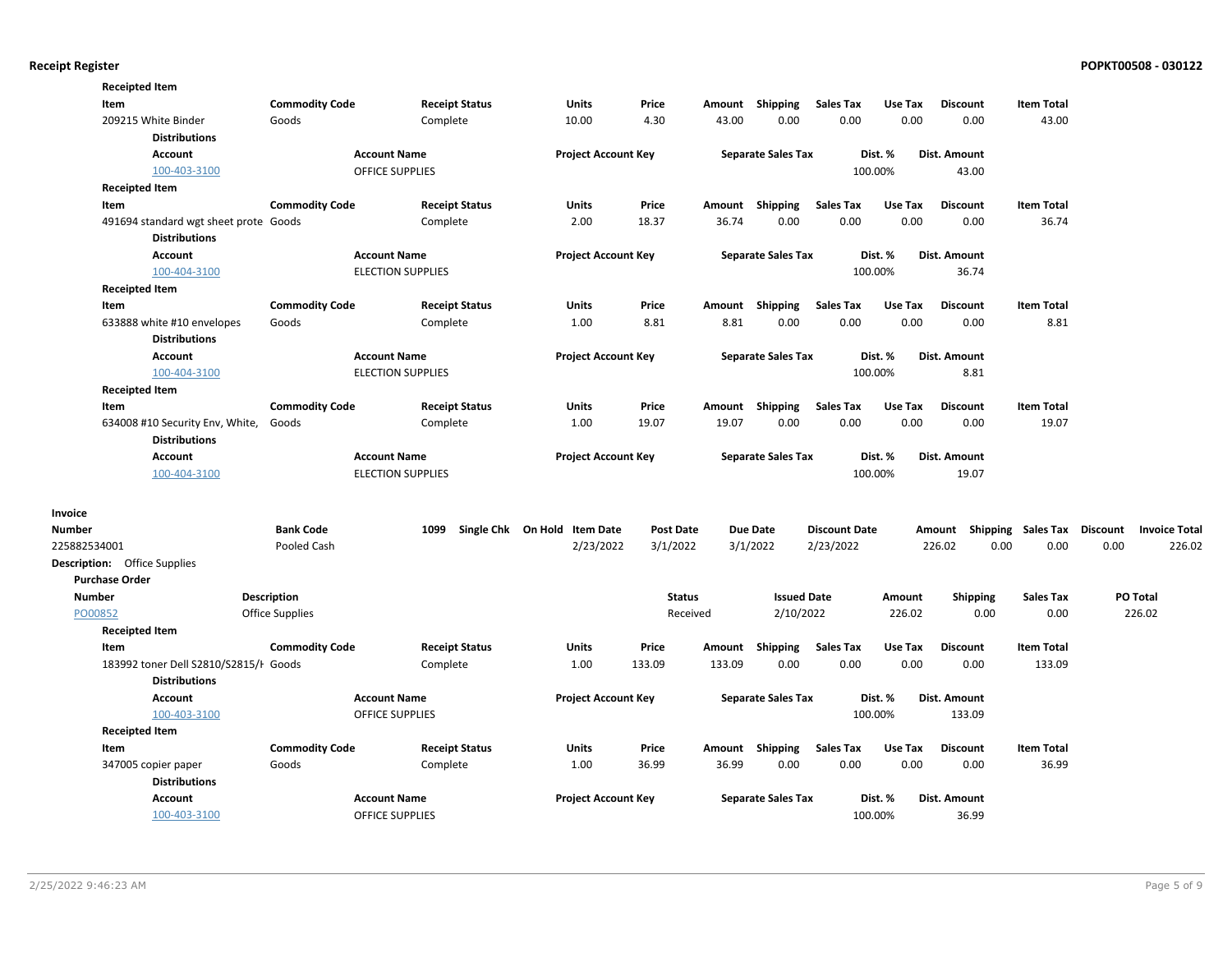| <b>Receipted Item</b>                                          |                                      |                                    |                                      |                  |        |                           |                      |         |                                    |                   |                      |  |
|----------------------------------------------------------------|--------------------------------------|------------------------------------|--------------------------------------|------------------|--------|---------------------------|----------------------|---------|------------------------------------|-------------------|----------------------|--|
| Item                                                           | <b>Commodity Code</b>                | <b>Receipt Status</b>              | Units                                | Price            | Amount | Shipping                  | <b>Sales Tax</b>     | Use Tax | <b>Discount</b>                    | <b>Item Total</b> |                      |  |
| 4564232 year at a glance<br><b>Distributions</b>               | Goods                                | Complete                           | 2.00                                 | 17.99            | 35.98  | 0.00                      | 0.00                 | 0.00    | 0.00                               | 35.98             |                      |  |
| <b>Account</b>                                                 |                                      | <b>Account Name</b>                | <b>Project Account Key</b>           |                  |        | <b>Separate Sales Tax</b> |                      | Dist. % | Dist. Amount                       |                   |                      |  |
| 100-403-3100                                                   |                                      | <b>OFFICE SUPPLIES</b>             |                                      |                  |        |                           | 100.00%              |         | 35.98                              |                   |                      |  |
| <b>Receipted Item</b>                                          |                                      |                                    |                                      |                  |        |                           |                      |         |                                    |                   |                      |  |
| Item                                                           | <b>Commodity Code</b>                | <b>Receipt Status</b>              | Units                                | Price            |        | Amount Shipping           | <b>Sales Tax</b>     | Use Tax | <b>Discount</b>                    | <b>Item Total</b> |                      |  |
| 515615 small post its                                          | Goods                                | Complete                           | 4.00                                 | 4.99             | 19.96  | 0.00                      | 0.00                 | 0.00    | 0.00                               | 19.96             |                      |  |
| <b>Distributions</b>                                           |                                      |                                    |                                      |                  |        |                           |                      |         |                                    |                   |                      |  |
| <b>Account</b>                                                 |                                      | <b>Account Name</b>                | <b>Project Account Key</b>           |                  |        | <b>Separate Sales Tax</b> |                      | Dist. % | <b>Dist. Amount</b>                |                   |                      |  |
| 100-403-3100                                                   |                                      | <b>OFFICE SUPPLIES</b>             |                                      |                  |        |                           | 100.00%              |         | 19.96                              |                   |                      |  |
| Invoice                                                        |                                      |                                    |                                      |                  |        |                           |                      |         |                                    |                   |                      |  |
| Number                                                         | <b>Bank Code</b>                     | Single Chk On Hold<br>1099         | <b>Item Date</b>                     | <b>Post Date</b> |        | <b>Due Date</b>           | <b>Discount Date</b> |         | Amount Shipping Sales Tax Discount |                   | <b>Invoice Total</b> |  |
| 226664785001                                                   | Pooled Cash                          |                                    | 2/23/2022                            | 3/1/2022         |        | 3/1/2022                  | 2/23/2022            |         | 48.39<br>0.00                      | 0.00              | 0.00<br>48.39        |  |
| Description: Jury supplies                                     |                                      |                                    |                                      |                  |        |                           |                      |         |                                    |                   |                      |  |
| <b>Purchase Order</b>                                          |                                      |                                    |                                      |                  |        |                           |                      |         |                                    |                   |                      |  |
| <b>Number</b>                                                  | <b>Description</b>                   |                                    |                                      | <b>Status</b>    |        | <b>Issued Date</b>        |                      | Amount  | <b>Shipping</b>                    | <b>Sales Tax</b>  | PO Total             |  |
| PO00851                                                        | Jury supplies                        |                                    |                                      | Received         |        | 2/10/2022                 |                      | 48.39   | 0.00                               | 0.00              | 48.39                |  |
| <b>Receipted Item</b>                                          |                                      |                                    |                                      |                  |        |                           |                      |         |                                    |                   |                      |  |
| Item                                                           | <b>Commodity Code</b>                | <b>Receipt Status</b>              | <b>Units</b>                         | Price            | Amount | Shipping                  | <b>Sales Tax</b>     | Use Tax | <b>Discount</b>                    | <b>Item Total</b> |                      |  |
| 633984 #10 Clean & seal envelopi Goods<br><b>Distributions</b> |                                      | Complete                           | 3.00                                 | 16.13            | 48.39  | 0.00                      | 0.00                 | 0.00    | 0.00                               | 48.39             |                      |  |
| Account                                                        |                                      | <b>Account Name</b>                | <b>Project Account Key</b>           |                  |        | <b>Separate Sales Tax</b> |                      | Dist. % | Dist. Amount                       |                   |                      |  |
| 100-425-4350                                                   |                                      | PRINTING-DISTRICT COURT JUROR CARD |                                      |                  |        |                           | 100.00%              |         | 48.39                              |                   |                      |  |
| Invoice                                                        |                                      |                                    |                                      |                  |        |                           |                      |         |                                    |                   |                      |  |
| Number                                                         | <b>Bank Code</b>                     |                                    | 1099 Single Chk On Hold Item Date    | <b>Post Date</b> |        | <b>Due Date</b>           | <b>Discount Date</b> |         | Amount Shipping Sales Tax Discount |                   | <b>Invoice Total</b> |  |
| 226821241001                                                   | Pooled Cash                          |                                    | 2/23/2022                            | 3/1/2022         |        | 3/1/2022                  | 2/23/2022            |         | 158.45<br>0.00                     | 0.00              | 0.00<br>158.45       |  |
| Description: Toner cartridge for HP laserjet M604              |                                      |                                    |                                      |                  |        |                           |                      |         |                                    |                   |                      |  |
| <b>Purchase Order</b>                                          |                                      |                                    |                                      |                  |        |                           |                      |         |                                    |                   |                      |  |
| <b>Number</b>                                                  | Description                          |                                    |                                      | <b>Status</b>    |        | <b>Issued Date</b>        |                      | Amount  | <b>Shipping</b>                    | Sales Tax         | PO Total             |  |
| PO00859                                                        | Toner cartridge for HP laserjet M604 |                                    |                                      | Received         |        | 2/16/2022                 |                      | 158.45  | 0.00                               | 0.00              | 158.45               |  |
| <b>Receipted Item</b>                                          |                                      |                                    |                                      |                  |        |                           |                      |         |                                    |                   |                      |  |
| Item                                                           | <b>Commodity Code</b>                | <b>Receipt Status</b>              | <b>Units</b>                         | Price            | Amount | Shipping                  | <b>Sales Tax</b>     | Use Tax | <b>Discount</b>                    | <b>Item Total</b> |                      |  |
| toner CF281A                                                   | Goods                                | Complete                           | 1.00                                 | 158.45           | 158.45 | 0.00                      | 0.00                 | 0.00    | 0.00                               | 158.45            |                      |  |
|                                                                |                                      |                                    | 883741<br><b>Vendor Part Number:</b> |                  |        |                           |                      |         |                                    |                   |                      |  |
| <b>Distributions</b>                                           |                                      |                                    |                                      |                  |        |                           |                      |         |                                    |                   |                      |  |
| <b>Account</b>                                                 |                                      | <b>Account Name</b>                | <b>Project Account Key</b>           |                  |        | <b>Separate Sales Tax</b> |                      | Dist. % | Dist. Amount                       |                   |                      |  |
| 100-495-3100                                                   |                                      | <b>OFFICE SUPPLIES</b>             |                                      |                  |        |                           | 100.00%              |         | 158.45                             |                   |                      |  |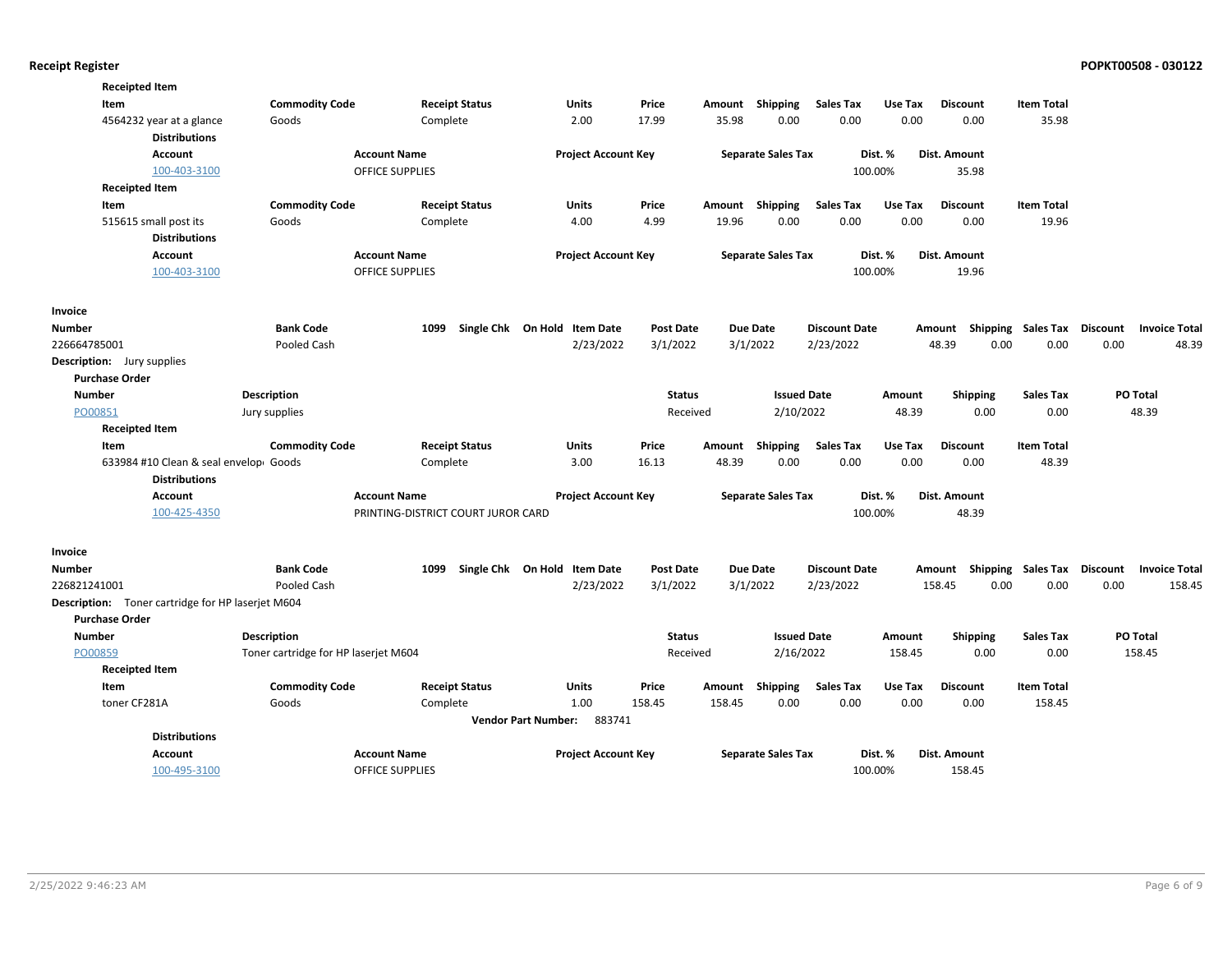| Invoice                            |                                        |                                     |                        |                              |                            |                   |                    |                           |                          |                               |                                    |                             |                       |                      |
|------------------------------------|----------------------------------------|-------------------------------------|------------------------|------------------------------|----------------------------|-------------------|--------------------|---------------------------|--------------------------|-------------------------------|------------------------------------|-----------------------------|-----------------------|----------------------|
| Number                             |                                        | <b>Bank Code</b>                    | 1099                   | Single Chk On Hold Item Date |                            | <b>Post Date</b>  |                    | <b>Due Date</b>           | <b>Discount Date</b>     |                               | Amount Shipping Sales Tax Discount |                             |                       | <b>Invoice Total</b> |
| 226821246001                       |                                        | Pooled Cash                         |                        |                              | 2/23/2022                  | 3/1/2022          |                    | 3/1/2022                  | 2/23/2022                |                               | 0.00<br>89.98                      | 0.00                        | 0.00                  | 89.98                |
|                                    | <b>Description: VENDOR ENVELOPES</b>   |                                     |                        |                              |                            |                   |                    |                           |                          |                               |                                    |                             |                       |                      |
| <b>Purchase Order</b>              |                                        |                                     |                        |                              |                            |                   |                    |                           |                          |                               |                                    |                             |                       |                      |
| <b>Number</b>                      |                                        | Description                         |                        |                              |                            | <b>Status</b>     |                    |                           | <b>Issued Date</b>       | Amount                        | <b>Shipping</b>                    | <b>Sales Tax</b>            |                       | PO Total             |
| PO00863                            |                                        | <b>VENDOOR ENVELOPES</b>            |                        |                              |                            | Received          |                    | 2/16/2022                 |                          | 89.98                         | 0.00                               | 0.00                        |                       | 89.98                |
|                                    | <b>Receipted Item</b>                  |                                     |                        |                              |                            |                   |                    |                           |                          |                               |                                    |                             |                       |                      |
| Item                               |                                        | <b>Commodity Code</b>               |                        | <b>Receipt Status</b>        | Units                      | Price             | Amount             | Shipping                  | <b>Sales Tax</b>         | Use Tax                       | <b>Discount</b>                    | <b>Item Total</b>           |                       |                      |
|                                    | <b>VENDOR ENVELOPES</b>                | Goods                               | Complete               |                              | 2.00                       | 44.99             | 89.98              | 0.00                      | 0.00                     | 0.00                          | 0.00                               | 89.98                       |                       |                      |
|                                    | <b>Distributions</b>                   |                                     |                        |                              |                            |                   |                    |                           |                          |                               |                                    |                             |                       |                      |
|                                    | <b>Account</b>                         |                                     | <b>Account Name</b>    |                              | <b>Project Account Key</b> |                   |                    | <b>Separate Sales Tax</b> |                          | Dist. %                       | <b>Dist. Amount</b>                |                             |                       |                      |
|                                    | 100-510-3100                           |                                     | <b>OFFICE SUPPLIES</b> |                              |                            |                   |                    |                           | 100.00%                  |                               | 89.98                              |                             |                       |                      |
| <b>Vendor Number</b>               | <b>Vendor DBA</b>                      |                                     |                        |                              |                            |                   |                    |                           |                          | <b>Vendor Total Discount:</b> |                                    | 0.00                        | <b>Invoice Total:</b> | 92.97                |
| 00336                              | <b>QUILL CORPORATION</b>               |                                     |                        |                              |                            |                   |                    |                           |                          |                               |                                    |                             |                       |                      |
| Invoice                            |                                        |                                     |                        |                              |                            |                   |                    |                           |                          |                               |                                    |                             |                       |                      |
| <b>Number</b>                      |                                        | <b>Bank Code</b>                    | 1099                   | Single Chk On Hold Item Date |                            | <b>Post Date</b>  |                    | <b>Due Date</b>           | <b>Discount Date</b>     |                               | Amount Shipping Sales Tax Discount |                             |                       | <b>Invoice Total</b> |
| 22993767                           |                                        | <b>Pooled Cash</b>                  |                        |                              | 2/23/2022                  | 3/1/2022          |                    | 3/1/2022                  | 2/23/2022                |                               | 92.97<br>0.00                      | 0.00                        | 0.00                  | 92.97                |
| <b>Description:</b>                | POSTAGE METER TAPES FOR SOUTH ANNEX    |                                     |                        |                              |                            |                   |                    |                           |                          |                               |                                    |                             |                       |                      |
| <b>Purchase Order</b>              |                                        |                                     |                        |                              |                            |                   |                    |                           |                          |                               |                                    |                             |                       |                      |
| <b>Number</b>                      |                                        | <b>Description</b>                  |                        |                              |                            | <b>Status</b>     |                    |                           | <b>Issued Date</b>       | Amount                        | <b>Shipping</b>                    | <b>Sales Tax</b>            |                       | PO Total             |
| PO00844                            |                                        | POSTAGE METER TAPES FOR SOUTH ANNEX |                        |                              |                            | Received          |                    | 2/9/2022                  |                          | 92.97                         | 0.00                               | 0.00                        |                       | 92.97                |
|                                    | <b>Receipted Item</b>                  |                                     |                        |                              |                            |                   |                    |                           |                          |                               |                                    |                             |                       |                      |
| Item                               |                                        | <b>Commodity Code</b>               |                        | <b>Receipt Status</b>        | <b>Units</b>               | Price             |                    | Amount Shipping           | <b>Sales Tax</b>         | Use Tax                       | <b>Discount</b>                    | <b>Item Total</b>           |                       |                      |
|                                    | Postage Meter Tapes for South Ar Goods |                                     | Complete               |                              | 3.00                       | 30.99             | 92.97              | 0.00                      | 0.00                     | 0.00                          | 0.00                               | 92.97                       |                       |                      |
|                                    | <b>Distributions</b>                   |                                     |                        |                              |                            |                   |                    |                           |                          |                               |                                    |                             |                       |                      |
|                                    | Account                                |                                     | <b>Account Name</b>    |                              | <b>Project Account Key</b> |                   |                    | <b>Separate Sales Tax</b> |                          | Dist. %                       | Dist. Amount                       |                             |                       |                      |
|                                    | 100-513-3110                           | POSTAGE                             |                        |                              |                            |                   |                    |                           | 100.00%                  |                               | 92.97                              |                             |                       |                      |
|                                    |                                        |                                     |                        |                              |                            |                   |                    |                           |                          |                               |                                    |                             |                       |                      |
| <b>Vendor Number</b>               | <b>Vendor DBA</b>                      |                                     |                        |                              |                            |                   |                    |                           |                          | <b>Vendor Total Discount:</b> |                                    | 0.00                        | <b>Invoice Total:</b> | 1,692.40             |
| 00654                              | <b>WILSON CULVERTS, INC.</b>           |                                     |                        |                              |                            |                   |                    |                           |                          |                               |                                    |                             |                       |                      |
| Invoice                            |                                        |                                     |                        |                              |                            |                   |                    |                           |                          |                               |                                    |                             |                       |                      |
| Number                             |                                        | <b>Bank Code</b>                    | 1099                   | Single Chk On Hold Item Date |                            | <b>Post Date</b>  |                    | <b>Due Date</b>           | <b>Discount Date</b>     |                               | Amount                             | Shipping Sales Tax Discount |                       | <b>Invoice Total</b> |
| 86320                              |                                        | Pooled Cash                         |                        |                              | 2/23/2022                  | 3/1/2022          |                    | 3/1/2022                  | 2/23/2022                |                               | 0.00<br>1,692.40                   | 0.00                        | 0.00                  | 1,692.40             |
| <b>Description: PCT 4 CULVERTS</b> |                                        |                                     |                        |                              |                            |                   |                    |                           |                          |                               |                                    |                             |                       |                      |
| <b>Purchase Order</b>              |                                        |                                     |                        |                              |                            |                   |                    |                           |                          |                               |                                    |                             |                       |                      |
| <b>Number</b>                      |                                        | Description                         |                        |                              |                            | <b>Status</b>     |                    |                           | <b>Issued Date</b>       | Amount                        | <b>Shipping</b>                    | <b>Sales Tax</b>            |                       | PO Total             |
| PO00869                            |                                        | PCT 4 CULVERTS                      |                        |                              |                            | Received          |                    | 2/23/2022                 |                          | 1,692.40                      | 0.00                               | 0.00                        |                       | 1,692.40             |
|                                    | <b>Receipted Item</b>                  |                                     |                        |                              | <b>Units</b>               |                   |                    |                           |                          |                               | <b>Discount</b>                    | <b>Item Total</b>           |                       |                      |
| Item                               | 48 X 20' 14G CULVERT                   | <b>Commodity Code</b><br>Goods      | Complete               | <b>Receipt Status</b>        | 1.00                       | Price<br>1,692.40 | Amount<br>1,692.40 | Shipping<br>0.00          | <b>Sales Tax</b><br>0.00 | Use Tax<br>0.00               | 0.00                               | 1,692.40                    |                       |                      |
|                                    |                                        |                                     |                        |                              |                            |                   |                    |                           |                          |                               |                                    |                             |                       |                      |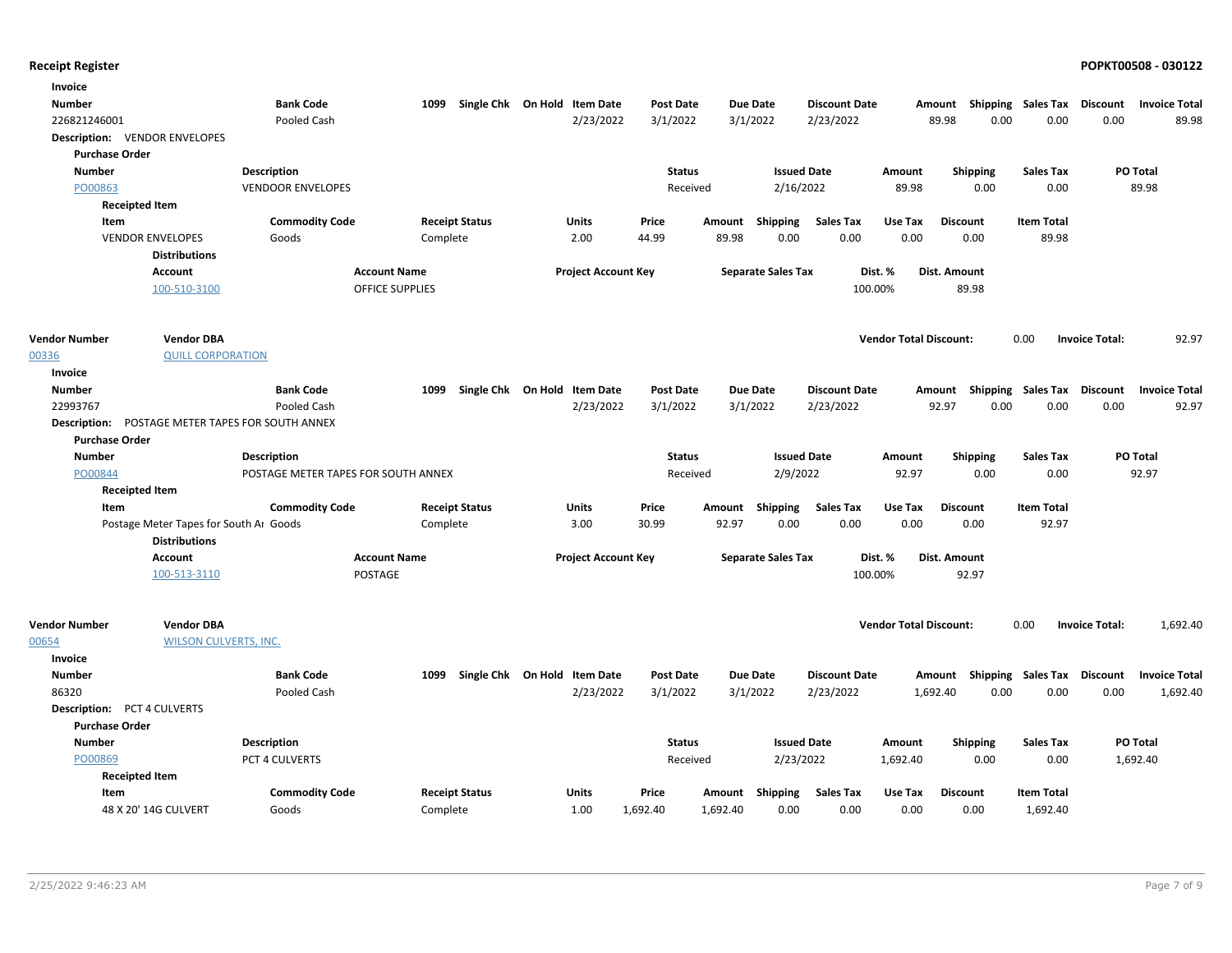| <b>Distributions</b> |                     |                     |                           |         |              |
|----------------------|---------------------|---------------------|---------------------------|---------|--------------|
| <b>Account</b>       | <b>Account Name</b> | Project Account Key | <b>Separate Sales Tax</b> | Dist. % | Dist. Amount |
| 240-624-3420         | R&B MAT. CULVERTS   |                     |                           | 100.00% | 1.692.40     |
|                      |                     |                     |                           |         |              |

### **Packet Totals**

| <b>Vendors:</b> | Invoices: | Orders:<br>Purchase | Amount:<br>1.700.17 | <b>Shipping: 50.00</b> | Tax: 0.00 | Discount: 0.00 | <b>Total Amount: 4,838.17</b> |
|-----------------|-----------|---------------------|---------------------|------------------------|-----------|----------------|-------------------------------|
|-----------------|-----------|---------------------|---------------------|------------------------|-----------|----------------|-------------------------------|